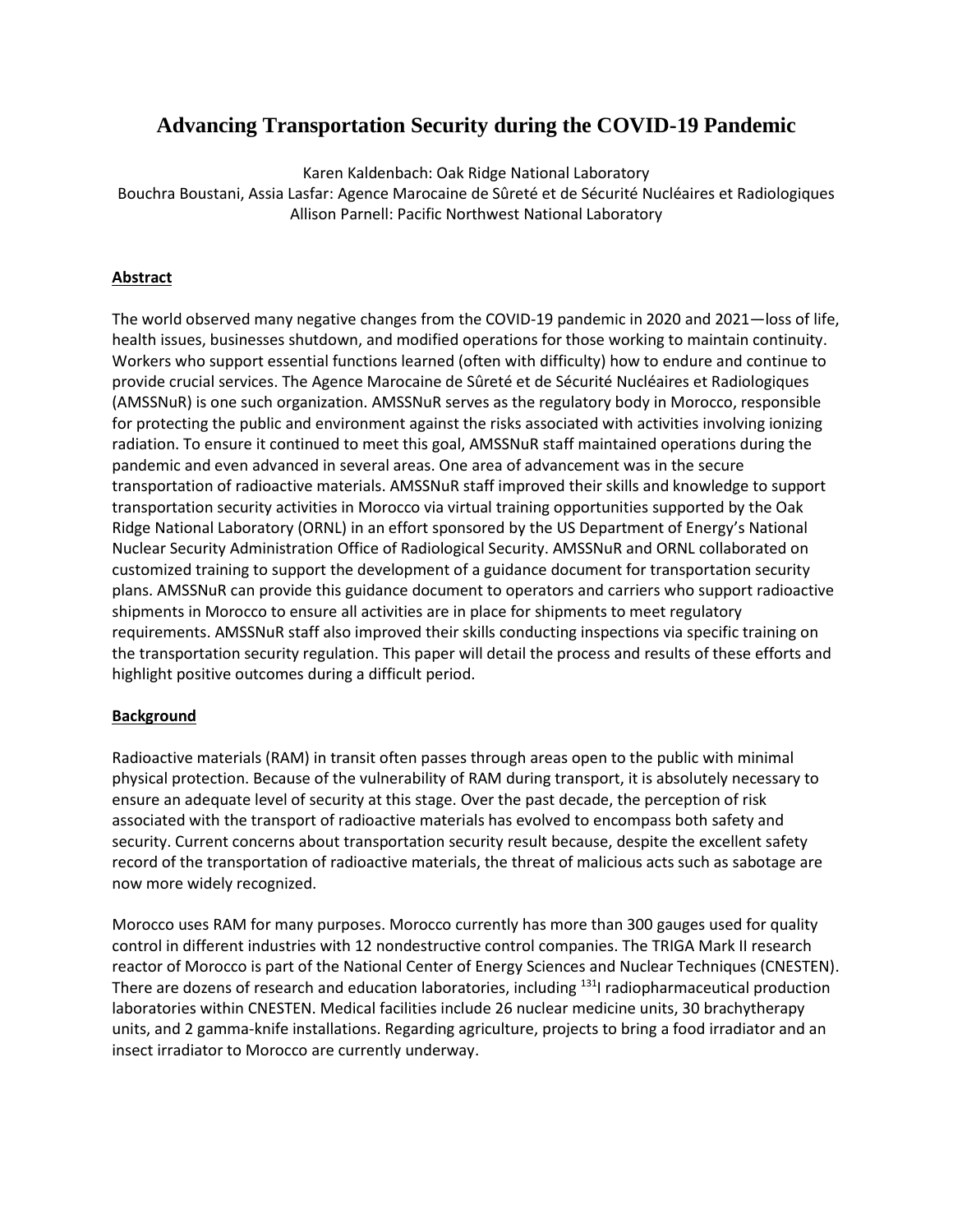The number of transportation authorizations granted by AMSSNuR in the past 5 years varies from 4 in 2016 to 88 in 2020, with the number of authorizations in 2020 reduced as a result of the pandemic. Authorizations peaked in 2018 with 183 granted (Figure 1). These authorizations are currently specific to safety requirements because the transportation security guidance is still a draft.



*Figure 1. AMSSNuR radioactive materials transport authorizations.*

A transportation authorization is granted after reviewing the application for the following operations:

- import (from airport to user)
- export (from the user to the airport)
- transfer (to the storage site)
- use (to locations where radioactive material will be used)

Road and air are the two primary transport modes used in Morocco. Annual authorizations are provided for radiopharmaceutical carriers  $(^{125}I, ^{131}I, ^{18}F)$  for diagnostic or therapeutic purposes, whereas one-off authorizations are issued for other transport operations (import, transfer, and export).

Currently, port authorities notify AMSSNuR of a planned transshipment or transit of radioactive material at least 7 days before it occurs. AMSSNuR issues a transit authorization and reserves the right to conduct inspections. The authorization document information includes ships, containers, packaging, certificates, identification of radionuclides, UN designation, date of shipment, expected arrival date, type of package, physical and chemical form, whether it is special form or dispersible, maximum activity, and mass of fissile material if applicable.

Morocco is a party to the Convention on Physical Protection of Nuclear Material and its amendment, the International Convention for the Suppression of Acts of Nuclear Terrorism and expressed support to the Code of Conduct on the Safety and Security of Radioactive Sources. The national legislative and regulatory framework for transporting radioactive material is based upon two primary laws. Law n° 30- 05 on the transport of dangerous goods by road, in accordance with international standards particularly the European Agreement concerning the International Carriage of Dangerous Goods by Road and Law n° 142-12 on NRSS and the creation of AMSSNuR. This law assigns responsibility for issuing nuclear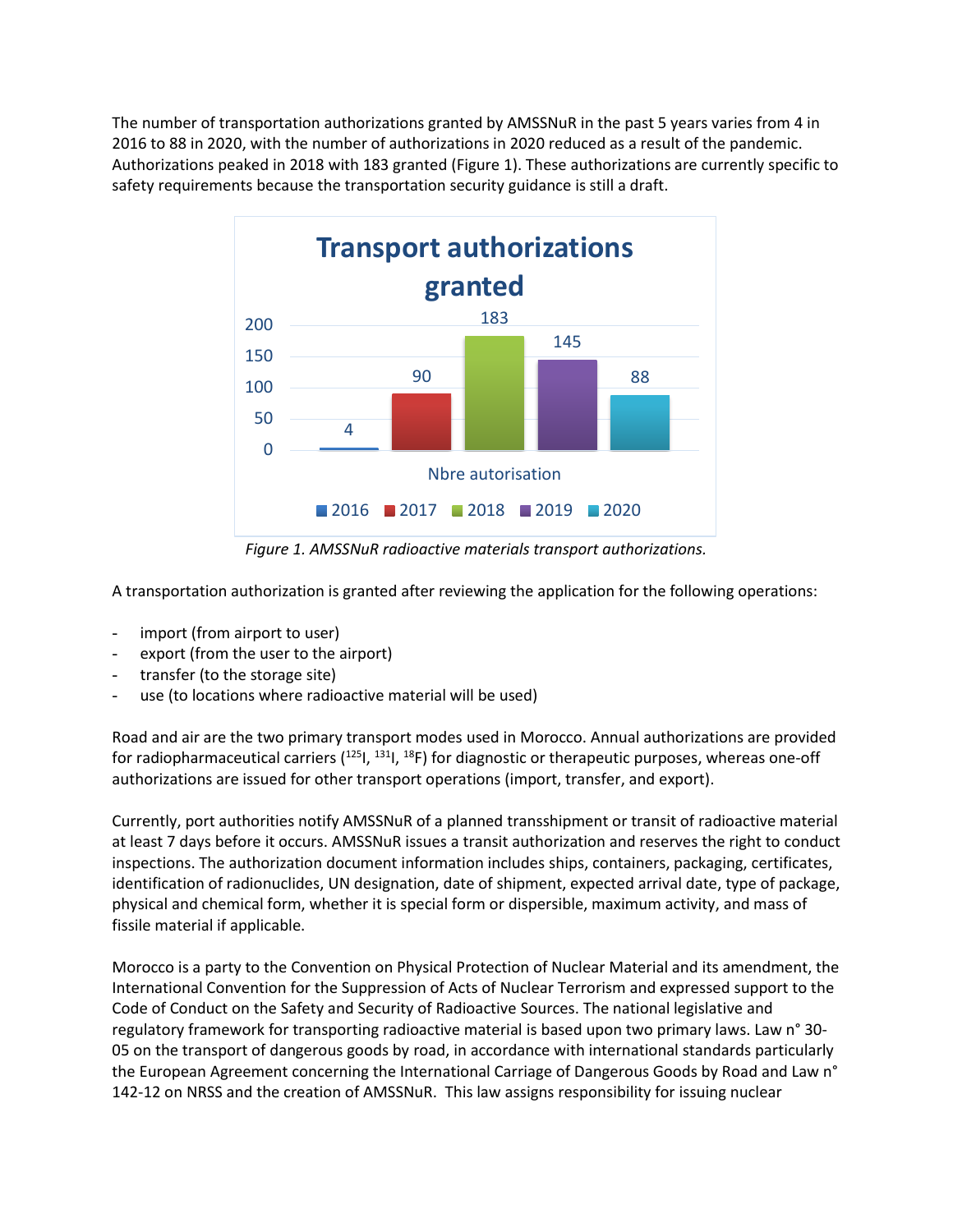materials authorization and for granting authorization to transport radioactive materials to AMSSNuR. It sets the conditions for granting the authorization of the transport and the qualifications required, assigns primary responsibility for transport of nuclear material and RAM to the holder of the authorization; and prioritizes safety and security requesting the operator to implement the resources necessary to ensure safety and security activities.

Law n° 142-12 requires the establishment of a system for the physical protection of nuclear and other RAM during use, storage, and transport, as well as associated facilities including measures to protect sensitive information and ensure its confidentiality. This physical protection system is based on a threat assessment and assigns primary responsibility for the physical protection of nuclear materials and other RAM and associated facilities with the authorization holder, who must put in place protection measures adapted to the nature and the quantities of material being transported. Lastly, the law assigns responsibility for intervening in the event of a malicious act involving radioactive sources and, if necessary, minimizing the consequences of such an act to the State.

According to the law, duly sworn AMSSNuR inspectors are empowered to conduct inspections to verify compliance with conditions of the authorization and national regulations and to investigate violations. These inspections can be carried out in nuclear installations and facilities or locations or activities involving sources of ionizing radiation (including during transport). The law provides enforcement for breaches of safety and security requirements established under the legislative and regulatory framework. The transport of nuclear or other RAM and other authorized activities involving dangerous mobile sources (such as industrial radiography sources) are considered to be activities that could cause a nuclear or radiological emergency that could justify protective actions and other intervention to achieve the objectives of an emergency response in accordance with international standards.

The carrier/transporter of RAM is required to inform AMSSNuR at least monthly about the planned transport activities and to submit, if applicable, a transportation security plan (TSP) for approval.

Regulations specific to RAM transport include: a decree on authorization modalities and conditions related to Category II facilities and activities; a draft technical regulation on the safety of transport of RAM; a draft regulation on security of radioactive sources in use, storage and transport; and a draft decree on the physical protection of nuclear materials, facilities, and associated activities (including transport).

The draft regulation on the security of radioactive sources during use, transport, and storage addresses technical requirements for Class 1, 2, and 3 radioactive sources during transport. Two levels of security are established, which specify the security system's requirements in a graduated manner. Each level of security has a corresponding objective. The objective defines the overall outcome that the security system must be able to provide for a given level of security. These objectives include two levels:

- Basic security level—provides assurance that the security system will prevent unauthorized removal
- Enhanced security level—provides a high level of assurance that the security system will prevent unauthorized removal (Class 1 and 2)

The main requirements for transport security to be identified include roles and responsibilities related to transport; qualification and training of staff involved in the transport activities; cooperation and communication among transport actors; information protection; human reliability; procedures for package verifications; notifications of incidents; a TSP; and a contingency plan.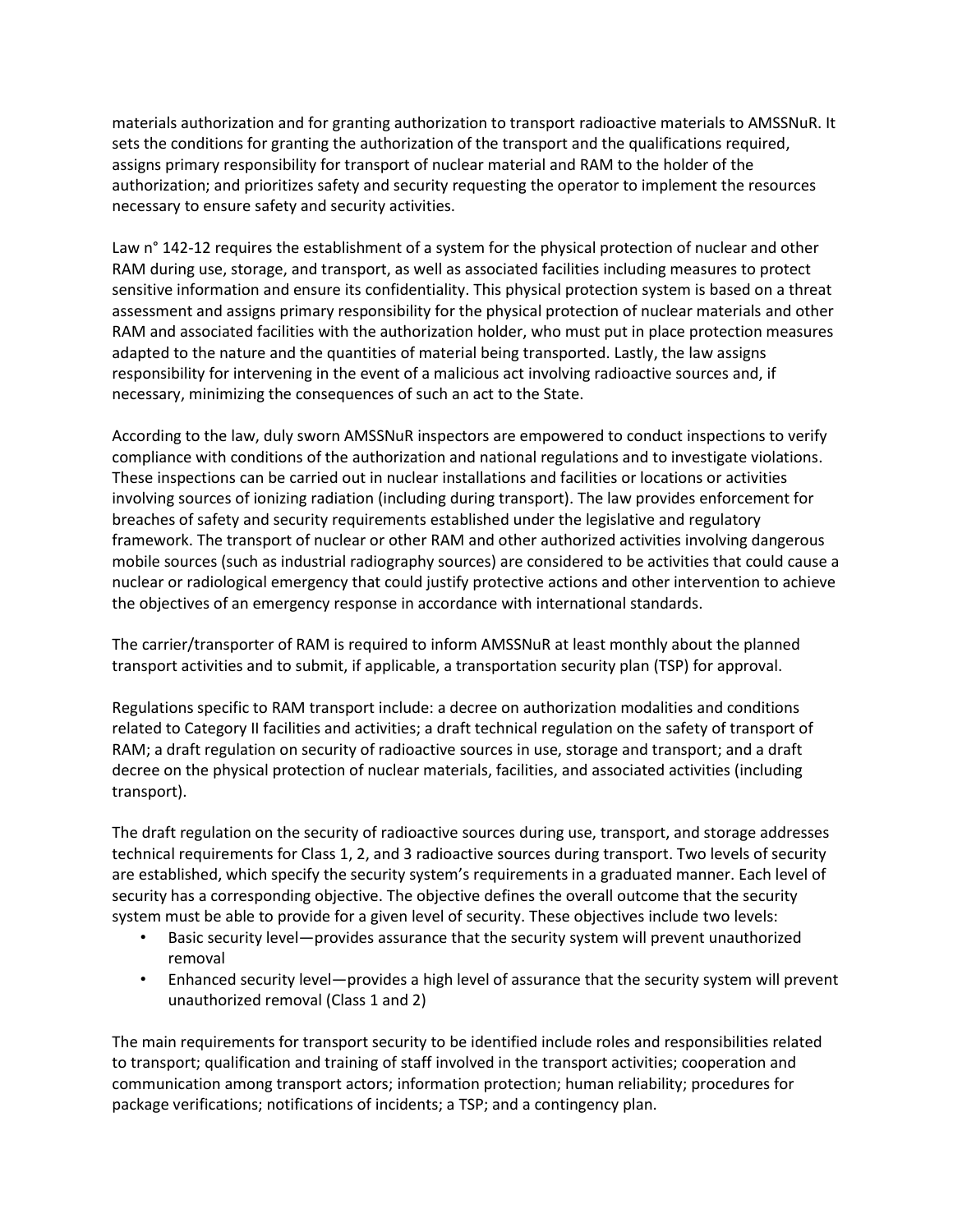One of the methods that AMSSNuR developed to ensure security of RAM during transport involves the integrated managements system that addresses all regulatory processes (Figure 2). The integrated managements system includes an authorization process and inspection process. Each of the processes has procedures that integrate both safety and security.

# Integrated Management System (IMS)



*Figure 2. AMSSNuR's integrated management systems.*

AMSSNuR started the implementation of the authorization process in 2020 for Category 2 facilities and activities involving radiological sources. Both safety and security conditions are assessed. Authorization involves the elaboration of a "provisional" first version site security plan pending the promulgation of the draft decree, to be followed by a site security plan evaluation plan. AMSSNuR provides recommendations to the operator to implement a TSP for Class 1 and 2 sources and requires escort by police or gendarmerie for class 1.

In 2019 AMSSNuR started conducting joint safety-security inspections of facilities holding high activity sources. The aim of these inspections is mainly to raise awareness among operators about nuclear security. The inspection report includes recommendations about nuclear security and actions that should be implemented or improved within the facility.

### **Advancements During the Pandemic**

AMSSNuR management recognized the necessity of elevating the skill set of its staff to become proficient not only in the inspection of transportation security, but also to guide operators/carriers in adequately planning transport activities. Discussions with the Office of Radiological Security resulted in a plan to engage regulatory staff in a workshop focused on creating a guidance document for TSPs to be provided to Moroccan operators and shippers, thereby strengthening security planning for each future transportation activity. AMSSNuR leadership and ORNL worked together to register participants and to define actual RAM transport activities that regularly occur in Morocco to be used as scenarios for homework assignments during the interactive event.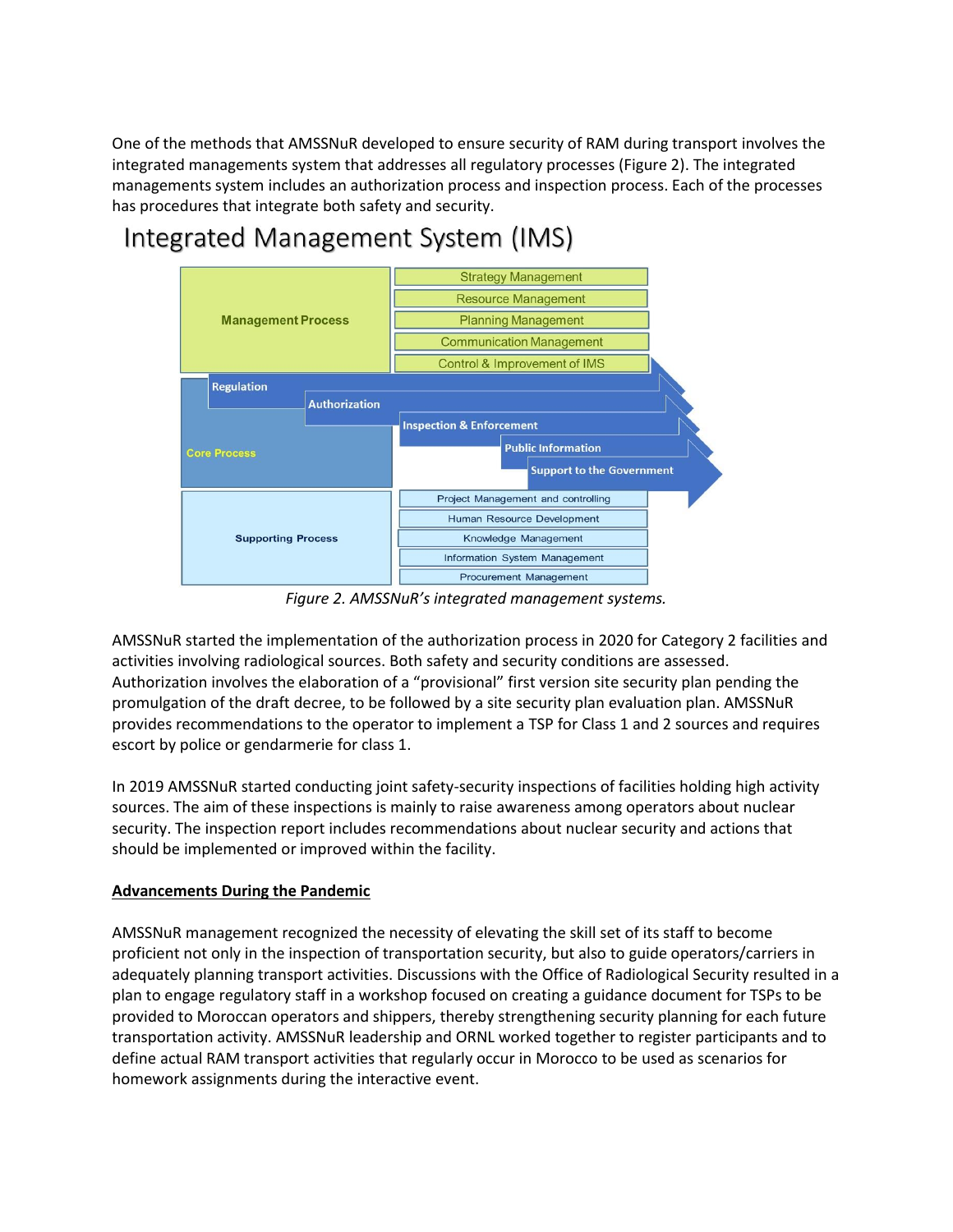The ORNL transportation subject matter experts (SMEs) worked with their learning sciences team to design the virtual training. They determined that having a prerequisite course to provide an overview of the responsibilities involved in the secure transport of radioactive materials, information about international norms and documented guidance for transporting radioactive materials, and the fundamentals of implementing an effective transport security program would provide the basis of training enabling shorter virtual training sessions to be more effective. Each Moroccan participant completed the resulting prerequisite "Security Awareness for the Transport of Radioactive Material" eLearning course, which provides an introduction about the need for transport security and regulatory best practices.

In February 2021, ORNL transportation experts and AMSSNuR cooperatively conducted a five-day, virtual instructor-led workshop titled "Security in the Transport of Radioactive Material" combined with TSP guidance. Workshop participants included the entirety of the AMSSNuR Nuclear Security and Safeguards department, along with two representatives from AMSSNuR's radiation safety department. The head of AMSSNuR's Nuclear Security and Safeguards department shared the importance of her team's collaboration with the safety team during inspections to ensure optimal collaboration and synergy between safety and security. The full participation of these groups in the training for the entire week was admirable.

The ORNL producer of the interactive virtual event instructed each participant to download the latest version of Zoom and the quick reference guide for the platform and offered to individually test the platform before the workshop. He also delivered an overview of the most frequently used Zoom features to all participants at the opening of the interactive engagement. Assurance of both adequacy and knowledge of the platform is a critical component to successful virtual learning. Participants were very engaged in using the Zoom platform tools to share input and their thoughts about the various aspects of the shipments.

Since AMSSNuR utilized the International Atomic Energy Agency's Security in the Transport of Radioactive Material (NSS-9G Rev.1) as the basis for guidance related to transportation security, the TSP concept was familiar to all participants. The interactive training began addressing the TSP content in detail but used exercises and the previously defined scenarios for a very practical delivery. Participants were split into two groups, and each was assigned one of the scenarios. At every point in the training, the groups implemented concepts from the learning modules into their TSPs, and they had the opportunity to raise questions or address comments each day during the interactive exchange. Although the concept is simple, at times the application is less straightforward. Videos, exercises, and breakout groups were used with homework assignments to supplement the traditional instructor-led classroom design.

Discussion about an AMSSNuR presentation on the national legal framework for transporting radioactive material, addressing the responsibilities of the operators and carriers based upon legal and regulatory requirements, helped the ORNL team to better understand some of the issues Morocco faces during transportation of RAM. With several of the decrees, regulations, and guidance documents still in draft format, AMSSNuR currently provides recommendations to operators to implement a TSP for Class 1 sources and requires escort by the police or gendarmerie.

AMSSNuR is a relatively new regulatory body; therefore, many course participants had not yet participated in the shipment of Class 1, 2, or 3 radioactive material. A discussion about considerations related to the risks of transporting radioactive materials, putting these risks in perspective, and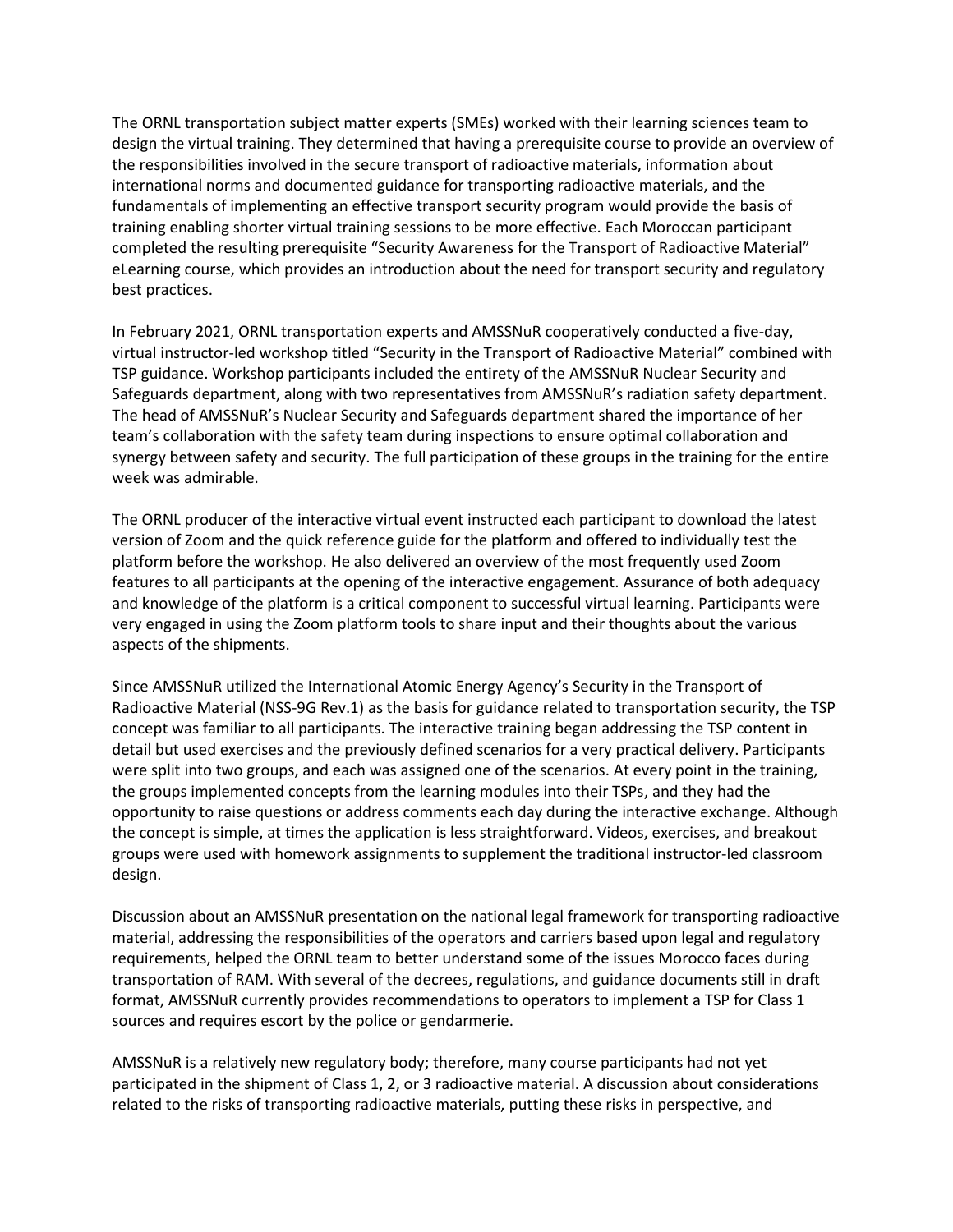examining how transport security enhances risk management generated good discussion. Some of the questions focused on issues like:

- How can we inspect while a transport is being conducted to ensure what is in the TSP is what has been implemented?
- Should we have generic TSPs for similar types of shipments or one required for each shipment?
- How do you handle the transfer of security responsibilities between shippers and transporters?
- Who ensures this transfer of responsibility?
- Will an authorization suffice rather than a TSP?

The SMEs addressed each question, tying responses back to Moroccan law and specific circumstances, while sharing international best practices for each issue.

The team delved into all issues that should be considered when planning to transport RAM. These included addressing how security functions are combined into an effective security system while ensuring the interface between safety communications and security needs is balanced. SMEs identified transport security levels and the measures commonly applied at each level to protect RAM shipments. Discussions included conversations about the thresholds for each of the security levels, the features of prudent management practices, basic security, enhanced security activity levels, and aspects of a transport security graded approach. The instructors provided details about each level of RAM security measures for transport operations, providing multiple examples from their many years of experience shipping sensitive material. Participants raised very good questions involving tying protective measures to the vulnerability assessment and motivation of the adversaries, hazards in shipments, and competencies of staff to perform inspections.

SMEs discussed the rationale behind the selection and application of enhanced security level measures for RAM transport, identifying a risk management approach to evaluate the need for such measures. The group identified the enhanced security level parameters and measures recommended by NSS-9G Rev.1 and addressed security considerations that should be made when shipping radioactive material. This led directly into a discussion about when additional security measures should be applied based upon considerations such as material nature and attractiveness, portability, chemical/physical form, prevailing threat, and potential adversaries and their capability.

Participant engagement increased during the week, with continual questions throughout all presentations, demonstrating both good comprehension of the material presented and a thorough understanding of the platform tool. Some of the questions addressed included:

- Can you clarify what you mean by *continuous communications* during the shipment?
- Are there any recommendations regarding the stop duration of a vehicle carrying Class 1 and 2 radioactive material?
- Do all stops have to be justified?
- Do you define deterrence more like a concept so, when addressing security functions and measures, we should start with detection?
- Should signage be used?
- Should drivers be trained to detect (visual detection) or it is out of their duties?
- Explain the use of local disablement and duress buttons.
- Should each operator have its own transportation control center?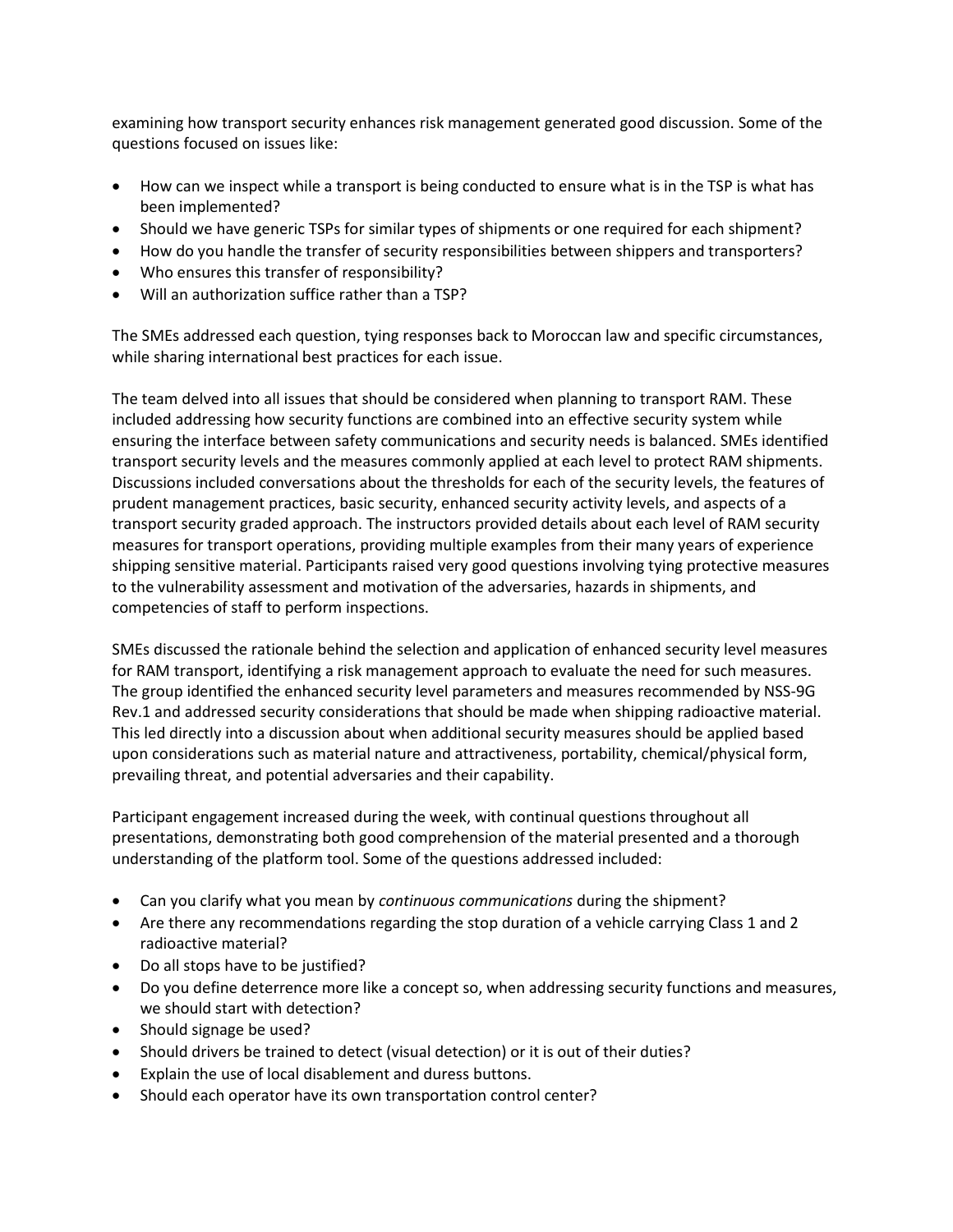- Is trustworthiness verified periodically or is it verified for individuals involved before each transportation shipment?
- What is a good practice for frequency for trustworthiness checks?
- Who ensures the escort at sea for the international transports?
- Is the threat during international transport part of the design basis threat?

The final presentation addressed the type of factors and risks that should be considered when selecting primary and alternate transport routes and described the emergency response access and risk mitigation capabilities that should be considered in route planning. In smaller group discussions, participants evaluated provided route scenarios, which prompted consideration of factors that influence the suitability of primary and alternate transport routes. The participants engaged actively to utilize knowledge attained in the route planning module to accurately make a valid assessment, with each providing good feedback on their decisions back to the larger forum.

Although AMSSNuR staff will probably not be creating TSPs regularly, they will be both providing guidance and reviewing/commenting on TSPs regularly. If all those performing these functions fully understand the content well enough to design their own TSP for the simulated shipment assigned during this course, they will be better prepared to review TSPs and perform inspections as part of their regulatory duties. Each team had a final opportunity to ask questions before the presentation on their completed TSPs. The SMEs were pleased with the technical questions posed by participants during the week, which indicated their thought processes as they completed their homework assignments.

Every participant participated in delivering their completed TSP to the SMEs, each sharing their screen and explaining multiple sections of the document. The first scenario involved a shipment of a Category 2 radioactive source with an extended stop, and the second focused on a Category 1 radioactive source a blood irradiator device using a <sup>60</sup>Co radioactive source being transported from a Casablanca hospital to the local hospital in Larache City. Both teams did an excellent job, thoroughly addressing the details of the shipments, relaying an understanding of the content of the TSP, and referencing other documents appropriately. They incorporated learning from each module of the RAM-200 course into the exercise, referencing it during the discussion. The SMEs each remarked that the deliverables provided in these exercises were the best example of TSP products they had seen in such a short training engagement.

The workshop concluded with a discussion of taking the lessons learned from the interactive course to develop a guidance document for TSPs for their carriers and shippers who would be performing transport activities in Morocco. The SMEs shared the process the US Nuclear Regulatory Commission and other regulators use when they promulgate a regulation. This involves providing the draft regulation to industry with a request that industry submits any questions or comments regarding that regulation. When the industry writes back with questions, the US Nuclear Regulatory Commission promulgates that list of questions along with the final released regulation, thereby providing a resource to those who will be using the regulation. This type of open communication develops a positive, noncombative atmosphere with open sharing between the regulator and operators/shippers/carriers. The participants relayed they felt confident in moving forward with the completion of the guidance document for the TSP.

In spring 2021, ORNL and AMSSNuR jointly conducted a second virtual workshop. This engagement focused on providing fundamentals, methodologies, and tools for competent authority personnel to manage and conduct radioactive material transport security inspections. It also gave participants the opportunity to engage in scenario-based discussions and exercises.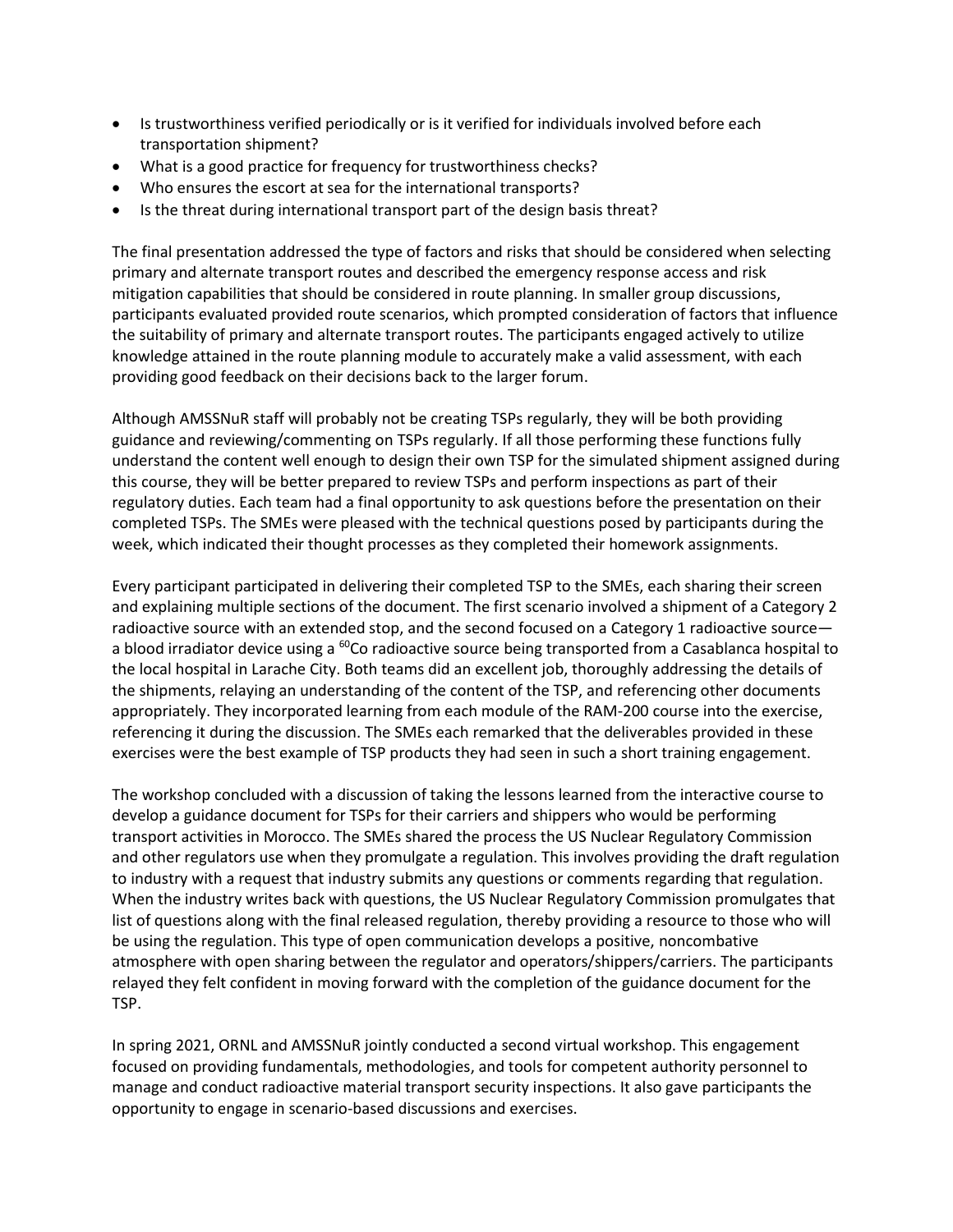SMEs addressed inspector behaviors to include competencies and training needed for inspection and enforcement in transport security. Each inspector needs special knowledge, skills, and attitudes to perform their tasks. At a minimum, all inspectors should be knowledgeable of their regulatory framework and have a solid understanding/knowledge of RAM as well as the technologies associated with the security and the RAM transport operation. Discussions addressed how inspectors must demonstrate professionalism throughout the inspection by remaining objective and discreet, listening carefully, communicating effectively, and promoting positivity.

The team discussed the process of planning transportation security inspections, undertaking the appropriate legal, administrative, and technical actions to prepare an inspection in a methodological manner. This includes reviewing required documents, understanding the outcomes/corrective actions of a transportation security inspection, and establishing a transportation security inspection program. Conducting pre-inspection activities, such as creating an agenda, compiling and collecting data for a current transport, and preparing for the inspection process helps support a successful inspection. Inspectors should review the TSP before inspection, estimate the duration of the inspection, take the measures for their accommodation, and handle the administrative arrangements. Preparing for inspections in a methodological manner, such as preparing the inspector checklist, self-reporting, staying abreast of any missing information, and being advised about the external stakeholders will help create a more efficient inspection.

When conducting inspections, the inspection team must plan for and lead an inspection in an autonomous manner and identify ways to resolve conflict during inspection. This usually includes examining security measures, procedures, documents, and information; gathering information and evidence through appropriate means; recording findings; and capturing all remarks for a subsequent debriefing. Inspectors should identify compliance and noncompliance during inspection. When there is any issue with potential impact on a security system, this should be reported to management and resolved.

Outcomes of a transportation security inspection can range from a carrier meeting expectations to a conclusion involving enforcement actions. A structured and clear inspection report should include findings, best practices, areas of improvement, actions, and timelines. Recording findings of inspections should be clear, logical, and discreet.

The participants were split into groups where they initiated a transportation security inspection of a shipment. An inspection checklist was used to ascertain transport security compliance, and the teams were asked to formulate their findings in a report. Via virtual means, the groups each had an opportunity to interview those preparing the shipment, their TSP, and the actual conveyance. As a homework assignment, each team was asked to assemble their findings into a report. On the final day of the virtual workshop, each team debriefed their report, with SMEs providing feedback.

SMEs addressed how to ask questions about what may not have been included in the TSP and how feedback can be delivered in a positive way to promote a good relationship with the operators/carriers. The use of the practical training to promote experience, even in a virtual mode, was beneficial. Instructors were impressed with the competence of the participants in both the engagement during the week and completing their assignment.